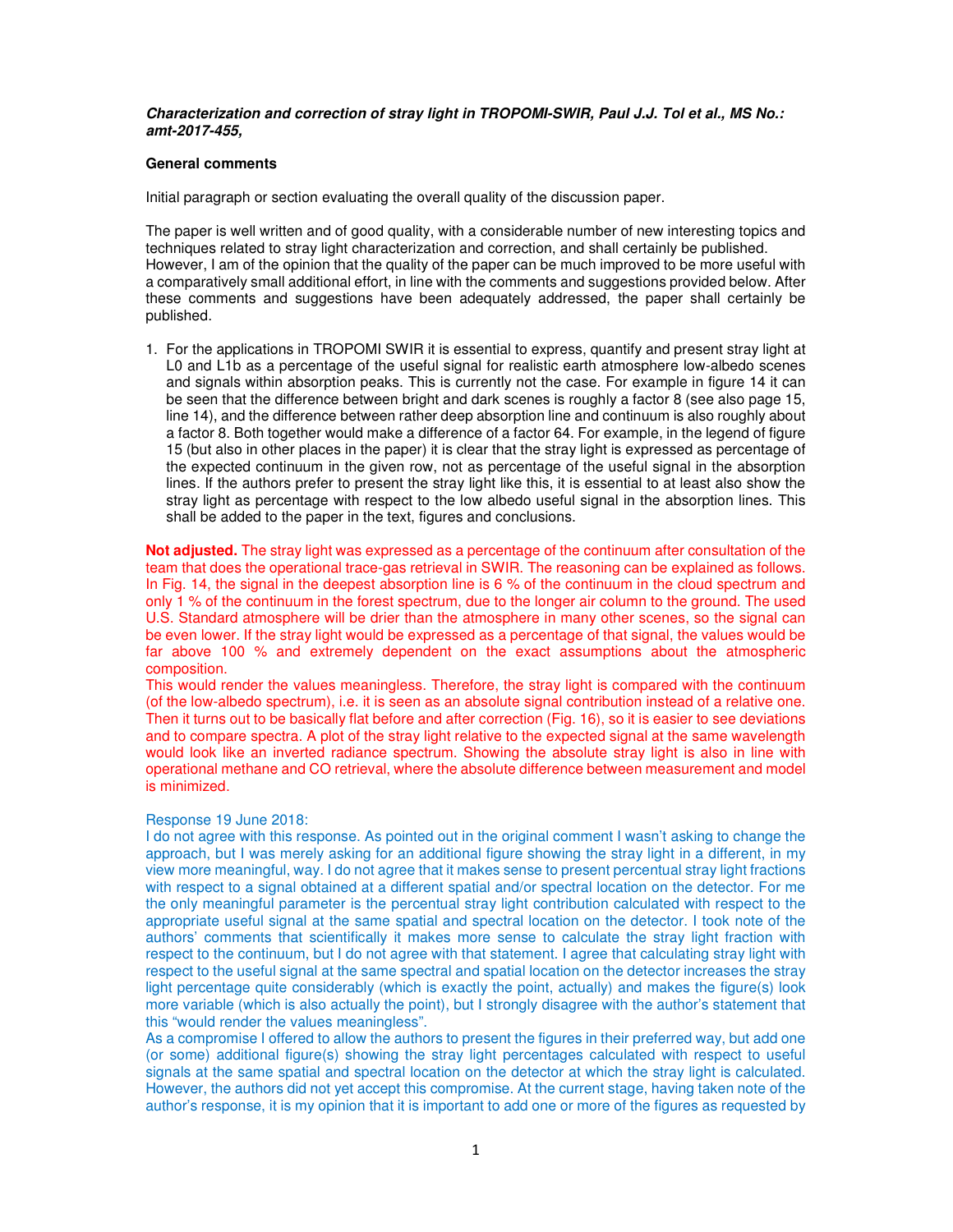me above and in the original comment, because to my opinion the figures showing stray light at a particular location with respect to a signal at another spatial/spectral location is not meaningful and presents an excessively overly optimistic view on the instrument stray light situation at Level-0 and Level-1b. Therefore I recommend to the editors that one or more figures are added to the paper, as requested by me in the above and earlier comment, prior to publication.

### **Specific comments**

Section addressing individual scientific questions/issues.

# 2.

# Page 8, figure 7:

It is recommended to (also) show the row distances similarly as the column distances as shown in figure 8, to allow a better comparison between the two. For example, it is recommended to add a figure like the lower figure in figure 7 at a horizontal scale of  $+/-100$  pixels, to allow better comparison with figure 8.

**Not adjusted.** The cross sections in Figs. 7 and 8 use a limited data set, at all swath angles but only one wavelength, to show the peak area before it is averaged over wavelength to create the stable kernel. The main reflection is always somewhere on the vertical cross section, but at every swath angle at a different position. To see the average cross section outside the reflection over a large row range, the data bins have to be enlarged from 0.025 pixel to 0.5 pixel. The result is shown in Fig. 1 in this author comment. The reflection is still visible at −90 and −14 rows as bumps and at +85 rows as a second curve, formed by every second point. Other deviations from a smooth curve may also be remnants of the reflection, so the data are difficult to interpret. The different bins in the linear and logarithmic plot would also need explaining. Both points would distract from the main focus of the article. Therefore only the central part of the cross section is given in the article, with the same bins as in the linear plot. A larger range near the peak is given in the two-dimensional colour plots of Fig. 6 and the full range is shown in the stable-kernel plots of Fig. 9.

# Response 19 June 2018:

The reason for asking the cross-sections as figure examples in both spectral and spatial dimensions is that the cumulative stray light is originating from the whole illuminated image on the detector, i.e. by summing all contributions from the illuminated detector into the region where the stray light is calculated, and therefore it makes sense to add the figure as requested in the original comment, to show an example of the relative intensities in spectral and spatial dimensions on comparable scales.

I therefore recommend to the editors that the requested figure with the larger scale is added to the paper, as requested in the comment, prior to publication. This is not a big change to the approach of the document (which is not disputed), but for me it adds meaningful and significant essential information to the paper.

3.

## Page 11, line 20:

The number is given as 4.3% of the detected light.

In line with the general comment given above, it is recommended to provide also the percentage numbers with respect to low-albedo numbers in the absorption lines.

**Not adjusted.** The 4.3 % is a property of the far-field kernel, independent of the scene to which it is applied. This section describes the calibration data, among which is the far-field kernel. Application to scenes is the topic of the next section.

See item 1 regarding the general point on percentages.

Response 19 June 2018: See response to point #1.

### 4.

## Page 18, lines 7-10:

Again, in line with the above, this is why it is important to calculate the stray light fraction with respect to the useful signal, because the absorption lines and low-albedo scenes will be filled in with higher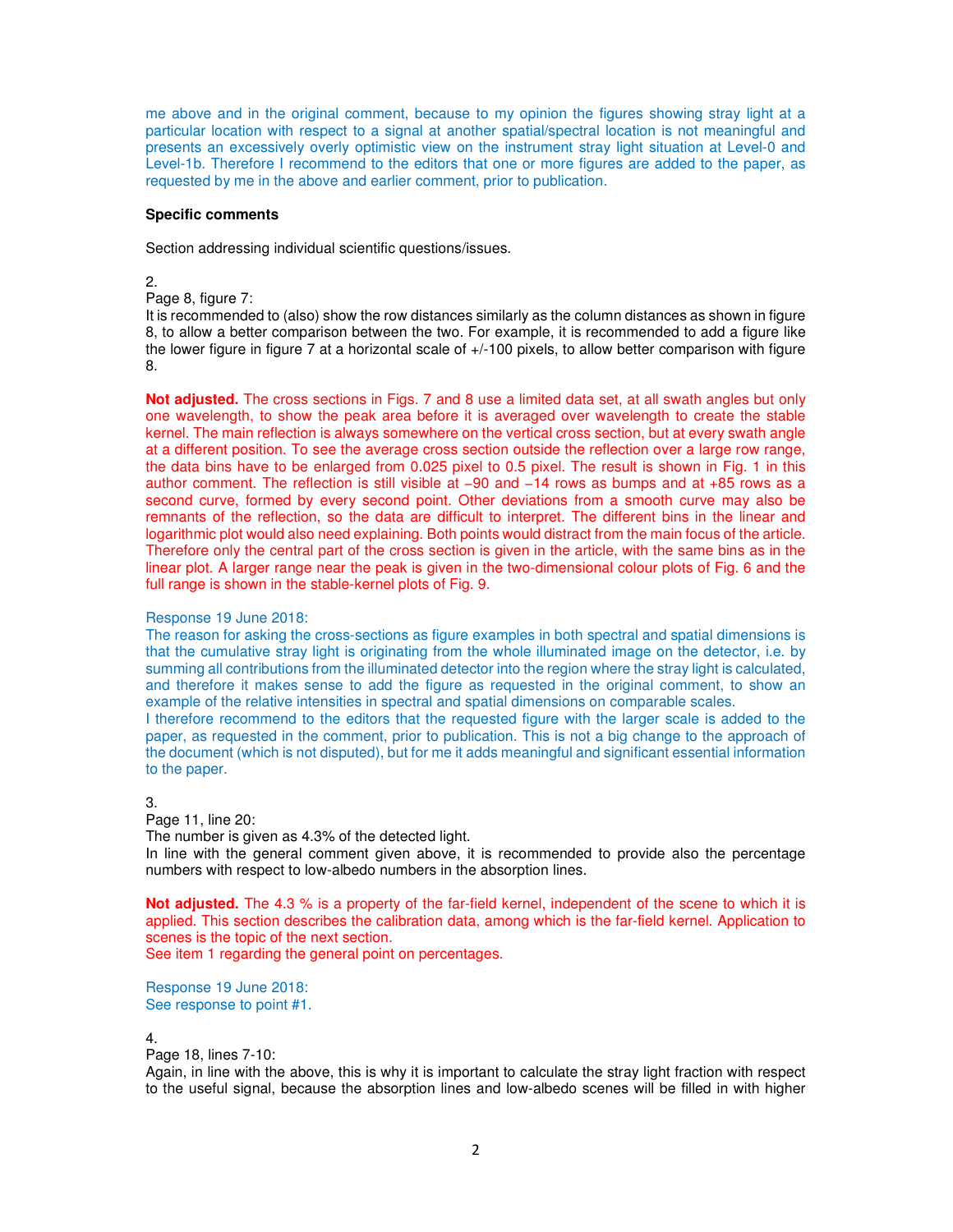signals from the continuum and the higher-albedo scenes. This may also affect the instrument spectral response functions. Please reflect this in the text.

**Not adjusted.** Regarding the calculation of the stray-light fraction, see item 1. The far-field kernel describing the main stray light and the instrument spectral response function are two complementary parts of the same stable kernel, which is a property of the instrument and is not affected by the scenes.

Response 19 June 2018: See response to point #1.

5.

Page 18, lines 11-12:

Again, in line with the above, this is as written not agreed. This sentence shall be removed. In case the authors want to keep this sentence, another sentence needs to be added explaining why stray light needs to be assessed as fraction with respect to the useful signal, not the signal in the continuum.

### **Not adjusted.** See item 1.

Response 19 June 2018: See response to point #1.

### 6.

Section 9, conclusions.

The statement "It is expected that this brings the stray-light error in gas-column retrievals within the required budget" is not discussed or supported by analyses in the paper. Either provide more support material in the paper to corroborate this statement, or remove it from the conclusions.

**Adjusted.** A full retrieval analysis with statistics over different scenes using the final retrieval algorithm is beyond the scope of this article. The given conclusion is based on one challenging scene type and a non-scattering retrieval algorithm. At the end of Sect. 8 extra information is given. The old text in Sect. 8 is: "Calculations have shown that the error in the retrieved gas columns is within the allowed error budget." This is replaced by: "Applying non-scattering retrieval (without aerosol or cirrus parameters) to the forest spectrum used for Fig. 16, the error of the methane column reduces from 14 % before correction to 0.26 % after correction, within the error budget of 0.35 % for stray light. The error of the CO column reduces from 26 % before correction to 1.3 % after correction, within the stray-light error budget 2 for the given CO column of 3.0 %. The forest spectra at other rows give similar results after correction." The conclusion changes from old "It is expected that ..." to new "Simulations indicate that ...".

Response 19 June 2018: Okay for this paper, although I am of the opinion that these statements cannot be corroborated by the material presented in this paper, and should be deferred to another paper where more details are given on the analyses / simulations and their conclusions, because currently, within the scope of this paper, the numbers and statements cannot be checked or verified..

# **Technical corrections**

Compact listing of purely technical corrections (typing errors, etc.).

7.

The legends of (almost) all figures have symbols that cannot be read. This is at least true in the pdf version. Please correct.

**Not adjusted yet.** We could not see the errors in the PDF on the AMT website, using several PDF viewers in several operating systems. That makes it very difficult to implement effective changes. We will act upon instructions given by the Editor.

Response 19 June 2018: I am not sure what happened. It looks okay now, also on my side. Maybe something strange happens when printing? Comment withdrawn, is okay now.